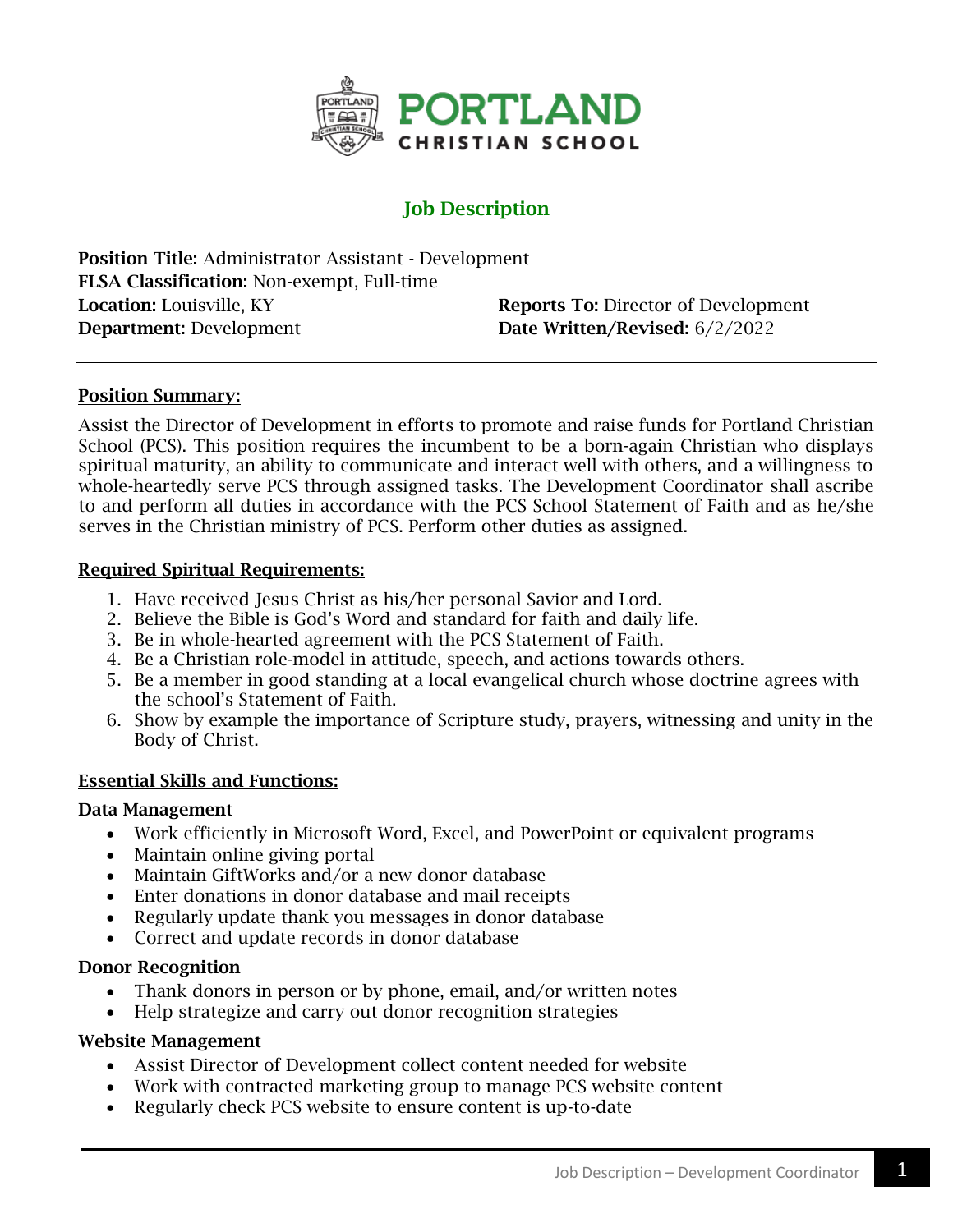## Promotions and Communications

- Help plan content for newsletters, mass emails and social media posts
- Help collect and/or write content as necessary
- Help with the process of getting communications sent or posted
- Update and manage content on roadside LED sign

## Development Events and Fundraising

- Plan, coordinate and execute Development events
- Help strategize and coordinate fundraising activities
- Envision, plan, coordinate and execute social media campaigns

## Marketing and Communications

- Help oversee internal communications to school families
- Coordinate, develop and post content on various PCS social media platforms
- Assist with development, coordination and execution of PCS marketing plans
- Oversee communications with contracted marketing group
- Develop and maintain relationships with local media outlets
- Plan, coordinate and create videos for events and general PCS promotions

## Minimum Education and Experience:

- Associate's degree in Business, Communication, Marketing or related field
- Two (2) years of administrative office experience required
- Two (2) years of fundraising, donations coordination, and development activities experience preferred
- Two (2) years of marketing coordination experience preferred, including social media creation, coordination and publishing

## KNOWLEDGE, SKILLS AND ABILITIES:

- Energetic, self-starter and people-oriented
- Positive ambassador
- Highly adept in managing multiple priorities and tasks at a time
- Ability to maintain strict confidentiality
- Strong organizational skills
- Solid time management skills
- Works well under pressure and with sense of urgency
- Highly proficient in Microsoft Outlook, Teams, Word, Excel, and PowerPoint and online related products, programs and software solutions
- Internet and web system experience
- Exposure to fundraising, donor management and related processes
- Ability to interface effectively with diverse personalities and positions

## JOB COMPETENCIES:

*Attention to Detail:* Follows established guidelines and procedures to ensure accuracy; gets work right despite pressing deadlines; concentrates on routine work details and organizes and maintains a system of records; is alert and aware of surroundings and carefully monitors technical equipment or processes.

*Commitment to Task:* Demonstrates dependability and shows a sense of urgency about getting results; willing to commit the hours it takes to get the job completed; takes responsibility for actions and achieves results; overcomes obstacles.